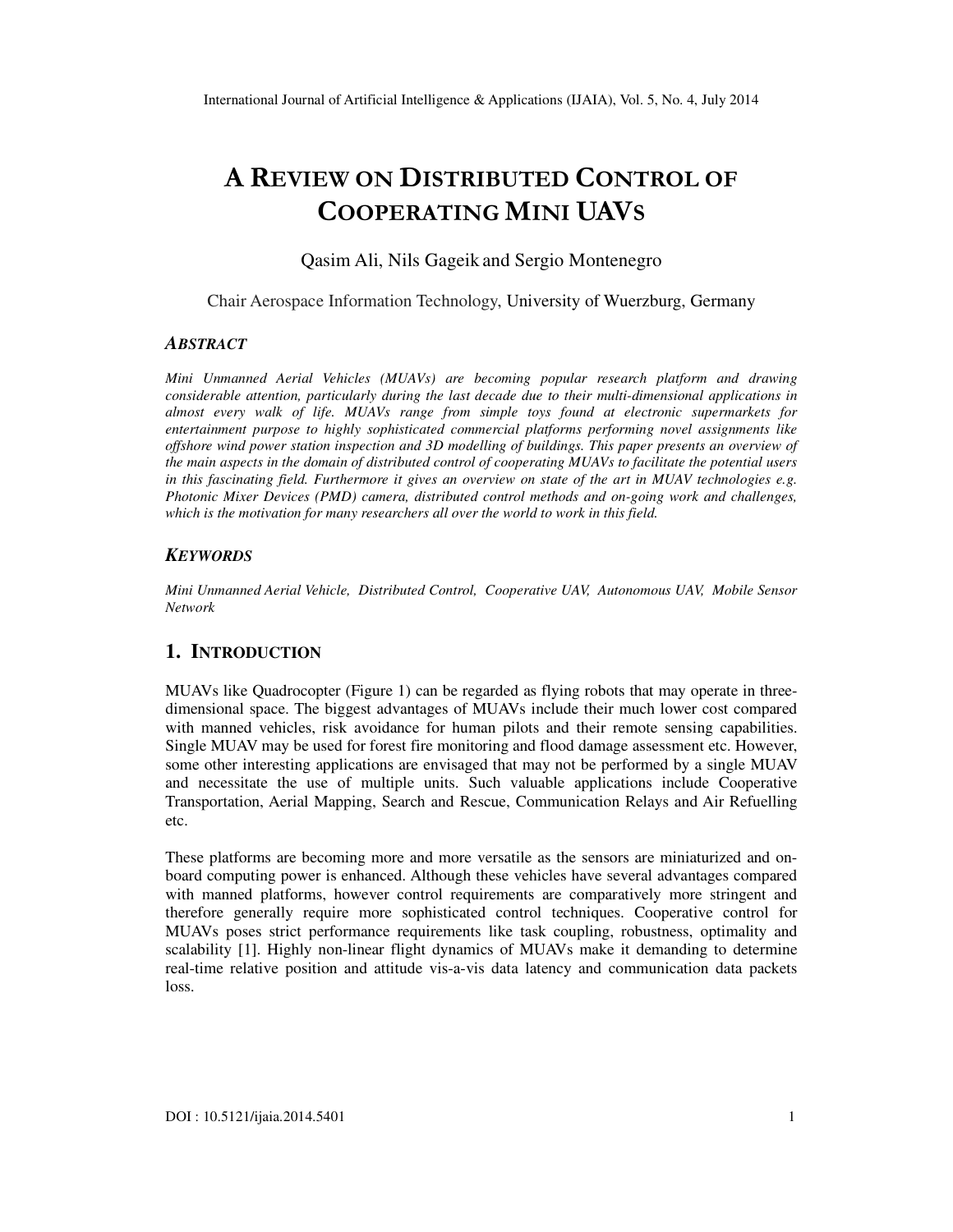

Figure 1. Quadrocopter

Cooperation behaviour of units implies some degree of coupling among the units. Generally speaking, greater the degree of coupling, more challenging it is to formulate effective cooperative solutions [2]. This becomes more obvious taking into consideration that a swarm of MUAVs need to cooperate in a way that it can rescue a person from a burning house as depicted in Figure 2.



Figure 2. Cooperative emergency quadrocopters

Small UAVs are divided into two major categories; *mini UAV* and *micro UAV*. Mini UAV wing span is between  $0.5 - 2$  meters, while micro UAV is between  $0.1 - 0.5$  meters [3]. Our survey encompasses both mini and micro UAVs. These platforms may take different forms like fixed wing or Vertical Take Off and Landing (VTOL) devices including Twinrotor, Trirotor, Quadrotor, Hexacopter, Octocopter etc. Quadcopters are most popular due to their agility and ease of construction. Due to off-center location of propellers, fast rotational dynamics are possible that may be exploited. VTOL devices have certain benefits compared with fixed wing, like more agility and no requirement for a take-off/ landing strip. Their drawbacks include less speed and endurance. Merits of fixed wing and VTOL are combined in the form of Tail-Sitters and Quad Tilt-Rotor convertible MAV [4].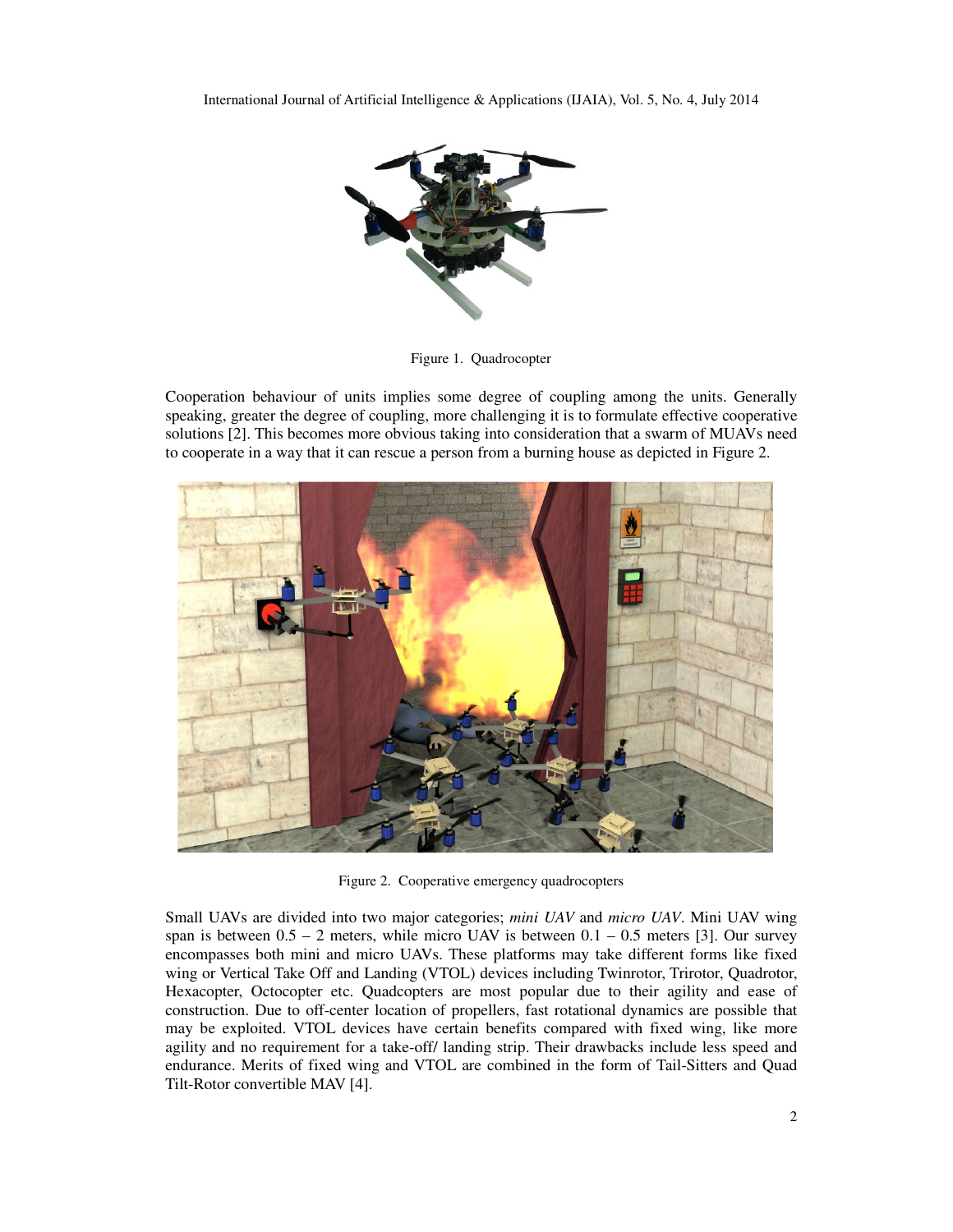## **1.1 Constellation Architecture**

Selection of suitable constellation architecture is important for the formation control problem. Centralized strategies are usually easier to design than decentralized strategies [2]. However decentralized algorithms reduce the communication between units and improve the robustness. Mainly three types of architecture have been formulated in the literature namely, leader-follower, virtual structure, and behavioural approach [5].

#### **1.1.1 Leader-Follower**

Most of the multi-agent formation control researches have been carried out with leader-follower scheme. This is a concept taken from nature and an example can be seen in the formation flight of a birds swarm (Figure 3). With this approach, some vehicles are designated as leaders while others are treated as followers. For small formations, there may be only one leader. The states of the leader constitute the coordination variable, since the actions of the other vehicles in the formation are completely specified once the leader states are known [6]. This architecture is easier to understand and implement. However, this approach lacks robustness with respect to leader's failure. Though Virtual Leader strategy is also proposed to improve its robustness.



Figure 3. Birds in leader-follower formation

## **1.1.2 Virtual Structure**

In this scheme, the entire formation is treated as a single virtual rigid body structure. Rather than following a path, each vehicle follows a moving point, which allows the virtual structure to potentially be attached to another vehicle. The guidance of a group is easier than other approaches since all agents in the formation are treated as a single object. But the formation can only perform synchronized manoeuvres, and it is difficult to consider obstacle avoidance.

## **1.1.3 Behavioural Approach**

For Behaviour Approach, several desired behaviours are prescribed for each vehicle, including formation keeping, goal seeking, and collision/ obstacle avoidance. The control action of each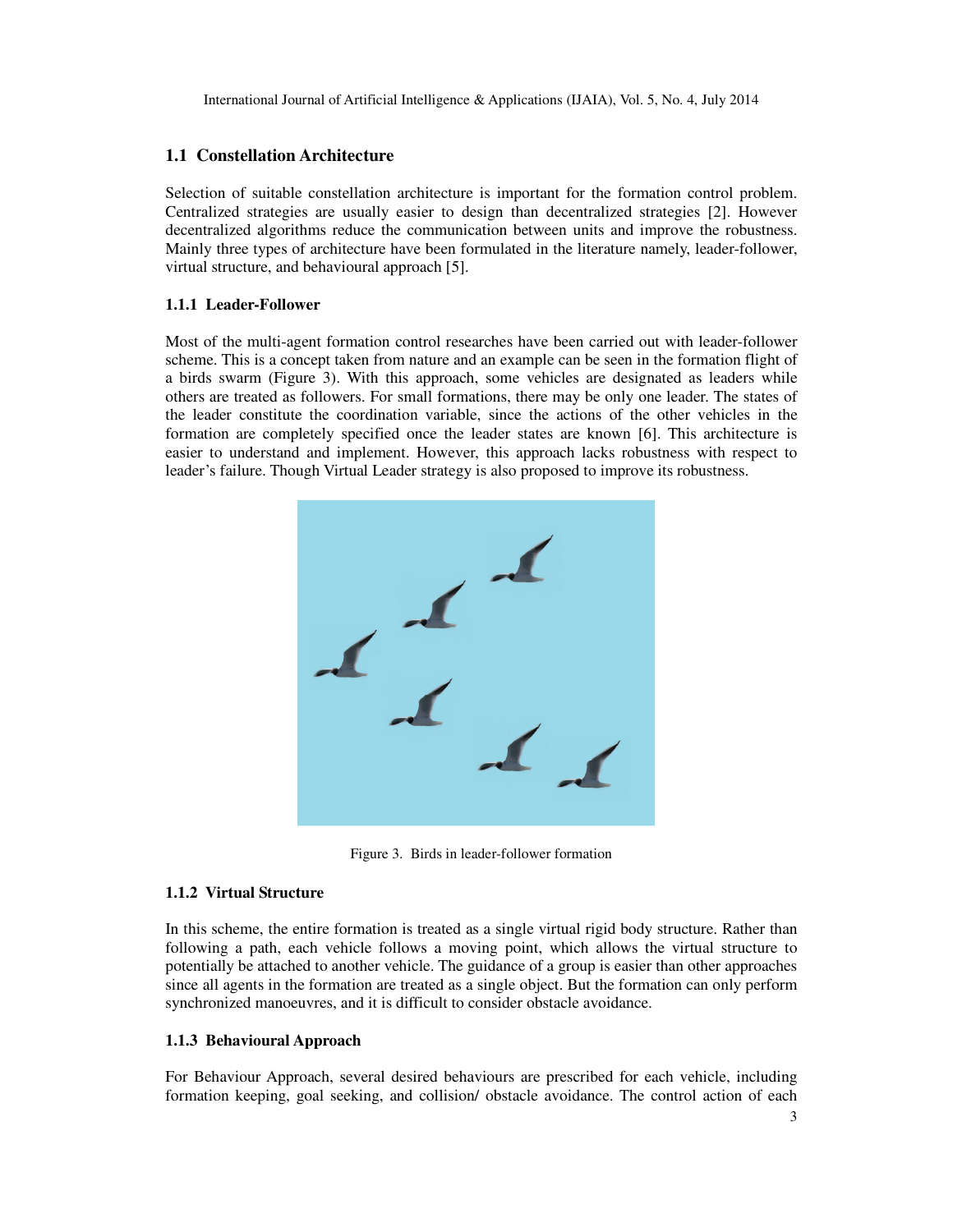vehicle is a weighted average of the control for each behaviour. It is suitable for uncertain environments, but lack of a rigorous theoretic analysis. There are other approaches like [7] where a consensus based decentralized approach has been used for controller design. In order to provide redundancy, no explicit leader exists for such cases.

This paper is structured as follows; Section 2 describes the previous contributions made in this area. Section 3 informs about the sensors used/ to be used for MUAV cooperative flight. Section 4 covers the control techniques and relevant material. Section 5 describes the state of the art and the areas requiring attention in this domain.

## **2. RELATED WORK**

The idea of formation flight of multi-units was inspired by the nature e.g. birds and bees. Though benefits of formation flight in terms of fuel saving have also been investigated [8]. A number of test-beds have been developed for testing and validation of formation flights [9] and control techniques for coordinated missions [10]. A lot has been done at Department of Aeronautics and Astronautics, Massachusetts Institute of Technology (MIT) in the domain of formation flight of micro UAVs in real time. For relative navigation, mainly Carrier Phase Differential GPS (CPDGPS) has been used exploiting pseudolite transmitters to provide accuracy of the order of few centimeters [11]. A mid-air rendezvous of two UAVs was also realized at MIT [12]. A methodology was proposed exploiting Dijkstra algorithm for real-time control of UAVs without having the knowledge of location of sites in a hostile territory [13]. A Simulink based controller was designed for autonomous aerial refuelling [14].

Load transportation with multiple quadcopters is useful when the load is heavier compared with the maximum thrust of a single quadcopter, or when additional redundancy is required for safety. But this is challenging since dynamically coupled quadcopters should cooperate safely to transport load. Formation control of decoupled multi-agent systems has been discussed in [15]. GRASP laboratory at University of Pennsylvania has demonstrated many technological innovations in the domain of autonomous micro UAVs flying inside the constrained environment [16] and performing fantastic feats like cooperatively grasping and transportation [17]. Institute of Control Systems (ICS) at Technical university of Hamburg-Harburg (TUHH) exploited H∞ control for formation flight simulation of multiple quadcopters. Institute of Aerospace Information Technology, Würzburg University is working in the domain of quadcopters autonomy for indoor applications mainly to assist the fire fighters against the burning structures. It is fully autonomous in the sense that it does not rely on external signals like GPS and optical tracking system etc. A group of MUAVs is also drawing a lot of attention for 3D aerial maps generation [18] as well as weather monitoring and communication relay [19]. Today we can watch the stunning feats of cooperative micro UAVs flying very accurately and even capable to play ping-pong [20]. More innovative applications are foreseen with advancement in sensor technology, autonomous control techniques, on-board processors and software.

## **3. RELATED SENSORS FOR MUAV COOPERATIVE FLIGHT**

We discuss some of the sensors vis-a-vis their purpose. Special emphasis is given to Global Navigation Satellite System (GNSS) receiver and PMD camera.

#### **3.1 Obstacle Detection and Collision Avoidance**

For MUAVs operating in close vicinity, it is vital for safe operation to avoid mutual collision. One option to tackle this situation may be to install multiple active sensors, like laser scanner or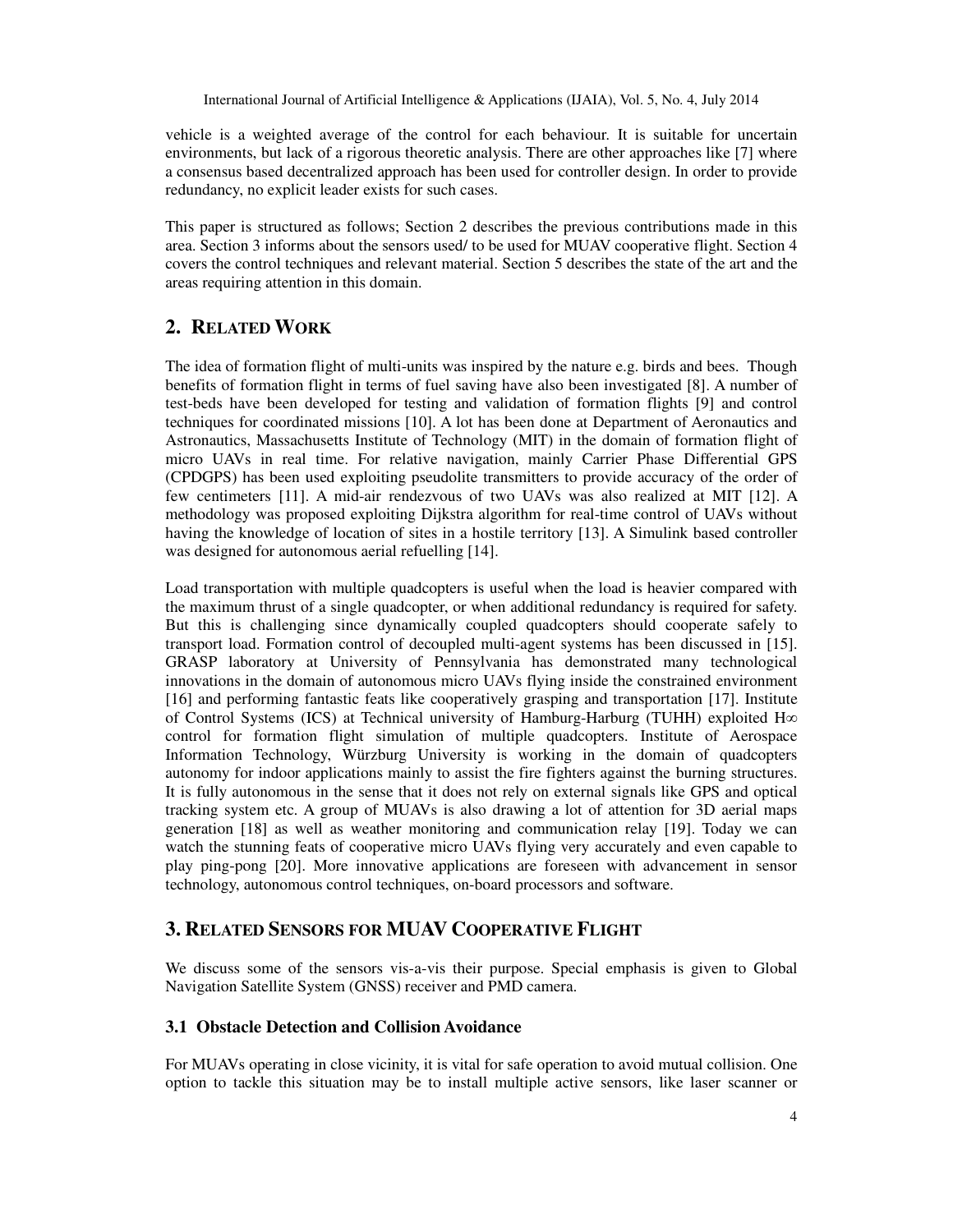ultrasonic sensors [21], covering full 360° view. An alternate may be to equip the MUAVs with one GPS receiver each exploiting Differential GPS (DGPS) techniques. However for obstacles (like a wall), GPS is not helpful and we are bound to employ multiple sensors on all sides of a quadcopter. Ultrasonic and infra-red sensors or conventional cameras may be the good candidate for this purpose because of their low cost and power consumption. Small radar may also be a good sensor for obstacle detection [22]. Modern technologies like PMD camera and computer vision require on-board high computational power, but can provide better accuracy, resolution and coverage than ultrasonic or infra-red sensors.

## **3.2 Attitude and Heading Determination**

Inertial Measurement Unit (IMU) is a traditional sensor to measure the attitude and heading, that is the orientation. However alternate methods also exist exploiting the devices which are not meant for measuring the attitude like converting motor power consumption to Euler angles [23]. Infra-Red (IR) sensors are investigated to be used not only for height above the ground [24] but also for absolute attitude determination [25]. One idea of infra-red attitude sensor is to measure the heat difference between two sensors on one axis to determine the angles of the UAV because the earth emits more IR than the sky. However accuracy directly depends on the baseline length. Attitude can also be determined using multiple GPS antennas [26] or Signal-to-Noise Ratio (SNR) measurements [27]. Though accuracy is dependent on the distance between the sensors. Computer Vision based approaches are also possible. However IMUs are still the most relevant orientation sensor for systems which do not rely on external reference systems like optical tracking. A common approach is to use multiple sensors and then apply data fusion and some filtering technique like Kalman filter or Particle filter to find true value. Although knowledge of correct attitude and heading is the basis for accurate navigation, but this information is even more critical for cooperating units operating in close locality.

#### **3.3 GNSS Receiver**

GNSS observables, the pseudo-ranges and carrier phase, are used to determine the position of the receiver. GPS carrier phase can provide quite accurate relative navigation [28]. It can provide accuracy to cm level, but it is demanding to solve integer ambiguity in real time [29]. Information provided by GPS receiver can be directly used to measure the ground velocity. GPS measurements can be used in real-time as well as in off-line mode e.g. geo-referencing for aerial photography. For post-mission analysis, GPS observables are stored in the form of Receiver INdependent EXchange (RINEX) files [30] and then processed later. Geo-referencing can be verified to some degree using the Google Earth [31].

Differential Global Navigation Satellite System (DGNSS) has been widely used in many applications requiring high accuracy [32]. It is a technique to improve the accuracy of a rover coordinates applying some correction methodology to remove GPS errors. DGPS services are either to be hired through some agency providing correction signals or an indigenous reference station is required to be set-up, where correction factors are computed and then sent to MUAV. Prior knowledge of reference station exact coordinates is mandatory that restricts the use of indigenous reference station in the field. However exact position can be determined using some emerging technologies like Precise Point Positioning (PPP) that does away the need of a base station and is able to provide position solutions at centimeter to decimeter level. It needs to be considered that it requires long initialization time, that is a drawback for real-time applications [33]. Though PPP can serve the purpose to find the exact coordinates of reference station in the field.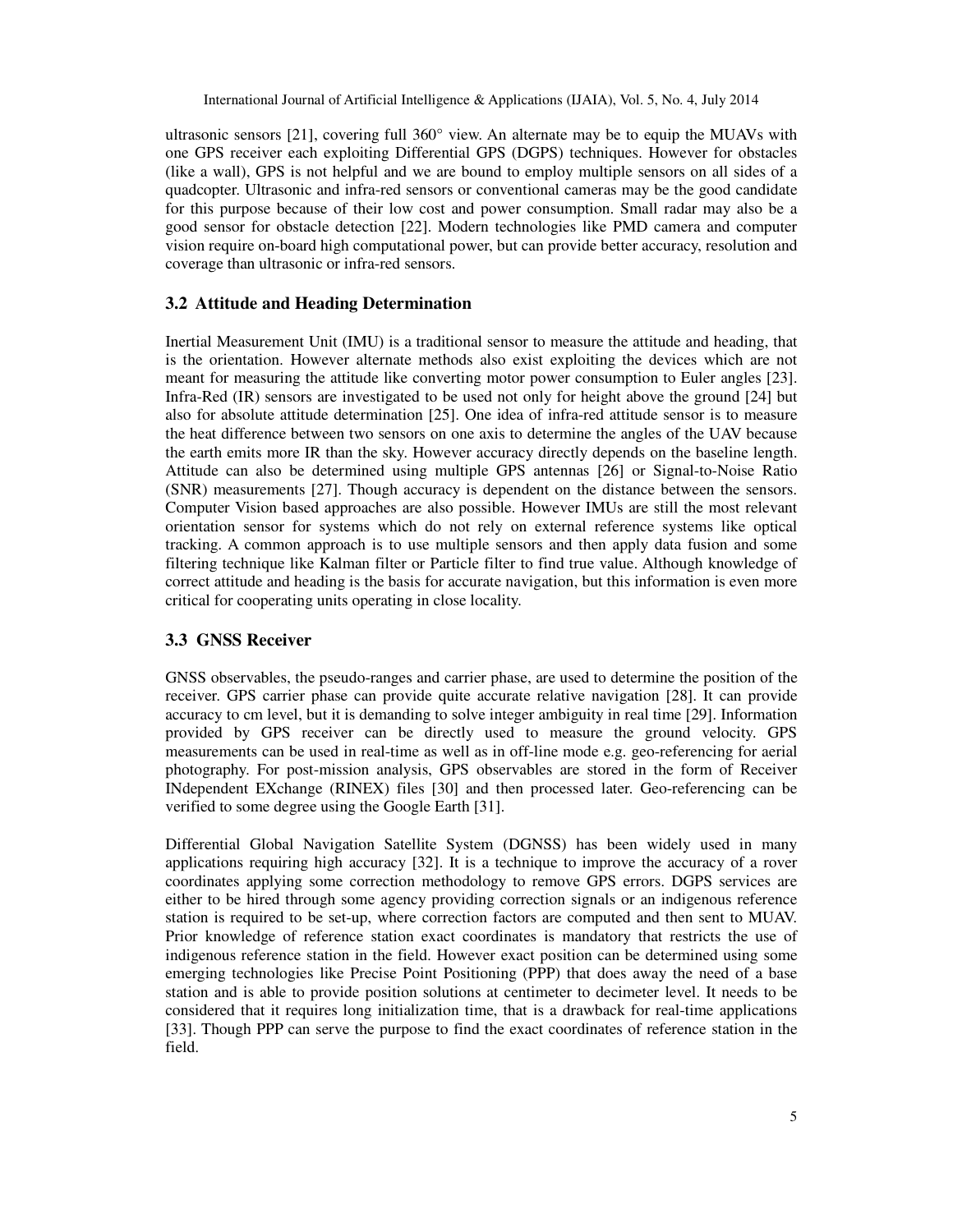A quick and easy solution to this problem may be the use of Satellite Based Augmentation System (SBAS) services being provided in different regions of the world. It is the cheapest and quickest method (even in challenging environments) to improve the accuracy as these signals are transmitted on L1 frequency and no decoder is required, that is otherwise required in case of RTCM-104 format DGPS. Feature of L1 frequency make the signals usable for low-cost GPS receivers. Performance of European Geostationary Navigation Overlay Service (EGNOS), the European SBAS, in terms of accuracy is 3m lateral and 4m vertical for open service, while its availability is 99% [34]. There are many low-cost GNSS receiver providers like u-blox that provides quite precise GNSS receivers e.g. LEA-M8S and NEO-7P (for PPP) being the latest products [35]. DGPS coupled with IMU (for integrated navigation) has been extensively used uniting the merits of both systems [36].

For relative navigation, one is more interested in relative position than absolute position. So in spite of GPS error sources, it can be a good candidate for relative positioning applications [37].

## **3.4 PMD Camera**

PMD camera is another emerging technology that is drawing attention during the last few years. It is being used for the domains that have strict time compliance requirements like deployment of an air-bag of a car in case of an accident [38]. PMD camera has the potential to be an excellent sensor for cooperative flight. The authors are not aware of any MUAV exploiting PMD for obstacle detection or relative position and attitude determination. The PMD Nano from pmdtechnologies (Siegen, Germany) is an optimal PMD camera (Figure 4) with regards to price, size and weight that can be used for MUAV. It is capable to measure 3D distances with a resolution of 1mm within a range of about 3m. Use of this emerging technology for MUAVs can introduce new horizons.



Figure 4. Front view (left) and side view (right) of a PMD camera

Selection of suitable sensors for MUAV cooperative flight forms the basis for the algorithms to be developed. Accuracy of cooperative flight is directly dependent on the sensors installed on the agents.

## **4. RELATED CONTROL TECHNIQUES AND RELEVANT MATERIAL**

## **4.1 Control Techniques**

In order to control the quadcopter, a number of control techniques have been used ranging from the basic controller of PID and LQR [39] to much sophisticated techniques like Non-linear Model Predictive Control (NMPC), Decentralized Model Predictive Control (DMPC) [40], Back-Stepping and Fuzzy Logic controls etc. The PID controllers have limitations in optimality and robustness. Besides, it is also difficult to tune the parameters under some circumstances [25]. Choice of appropriate control technique depends on the application. Low-cost common-off-the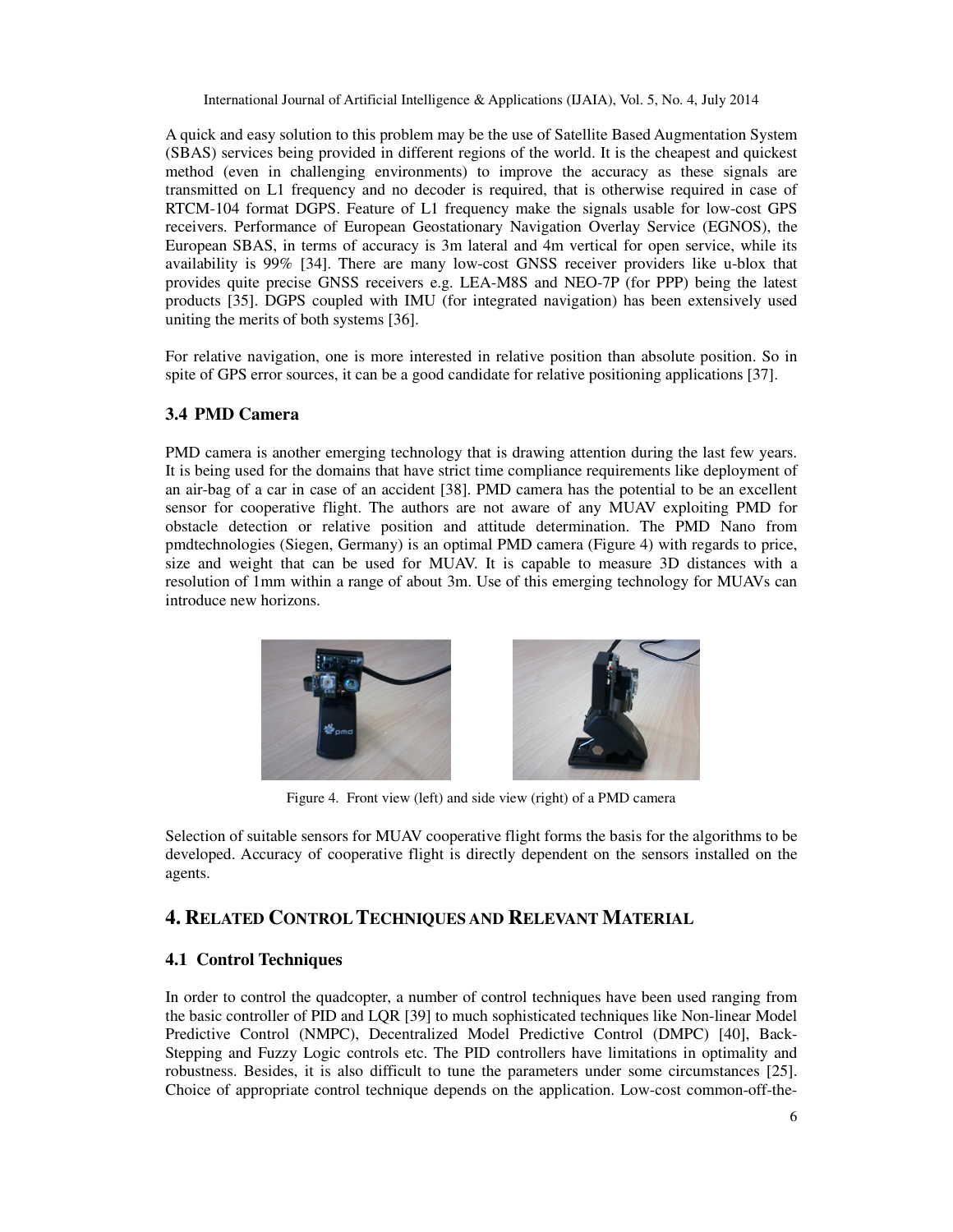shelf GPS receivers in combination with the MEMS-based IMUs have been sufficient to maintain the formation of the units meant for mobile communication relay [19] as distances are quite large. However, in case of units operating in close vicinity, control requirements are quite strict. NMPC has been widely used for formation flight of multiple units [41, 42]. MPC can cater for the changes in reference values during the operation and can handle state and control constraints [43]. A solution using NMPC was proposed in [44] where formation flight of multiple UAVs is sustainable even in case of communication failure.

H∞ control technique, being comparatively simple from implementation point of view, is being exploited at TUHH Germany for cooperative multi agent systems. In [45], a formation controller has been designed to minimize  $H\infty$  performance measure while guaranteeing robust stability. The proposed method is also efficient in the sense that the synthesis procedure is based only on a single agent model, instead of a model of the whole formation with a possibly large number of agents. Graph theory has been used by Murray and Olfati-Saber [46] and Phillip R. Chandler [47] to control cooperating units. A control design based on decentralized Receding Horizon Control (RHC) was proposed [41] for collision-free UAV formation flight. There is generally a trade-off between the intricacy of control technique employed and the level of accuracy achieved there off.

## **4.2 MUAV Model Identification**

System identification of a MUAV is considered to be the first step when high accuracy is aimed and sophisticated control techniques are planned to be applied. As MUAV is a highly non-linear system, it is demanding to get an accurate mathematical model to describe its dynamics. Situation becomes even more cumbersome when its configuration also keeps on changing because of different sensors installed. H∞ loop shaping techniques can be used on small fixed wing UAVs for improvements in noisy or even payload changing circumstances [48].

Not all control techniques require the system to be modelled. Adaptive neural network controller does not require an accurate mathematical model and is suitable for multi-variable flight control. The PID and Neural Network autopilots are non-model based, however the optimality and robustness of the controller cannot be guaranteed. As it is hard to get an accurate non-linear model, a linear model can also be used to approximate the MUAV dynamics [25].

From safety point of view, most of the proposed algorithms require to be simulated before actual flights may be undertaken. It also helps to authenticate the efficacy of the algorithm. However for simulation purpose, a mathematical model of the system under consideration is mandatory. Health of simulation results directly corresponds to accuracy of the modelling. From MUAV point of view, its system can also be identified using MATLAB System Identification Toolbox [49]. The obligation for model identification is application dependent.

## **4.3 Distributed Systems**

A modern trend in transportation field is to distribute the electronic systems. Networking has thus become an essential part of system design for connecting independent control units. Communication over the network is vastly growing in modern electronic systems with the advent of smart sensors and actuators. This trend will increase the number of distributed systems with distributed hardware, control and data. It would lead to distribution of functions, control algorithms and data to improve hardware usage. This distribution however poses new problems which are not encountered in monolithic systems e.g. data inconsistency due to transmission delays and communication data packets loss cause inconsistencies in identical functions. Safety related systems are to be taken care of for such scenarios. Design of distributed systems should be able to avoid these so called negative effects of distribution [50].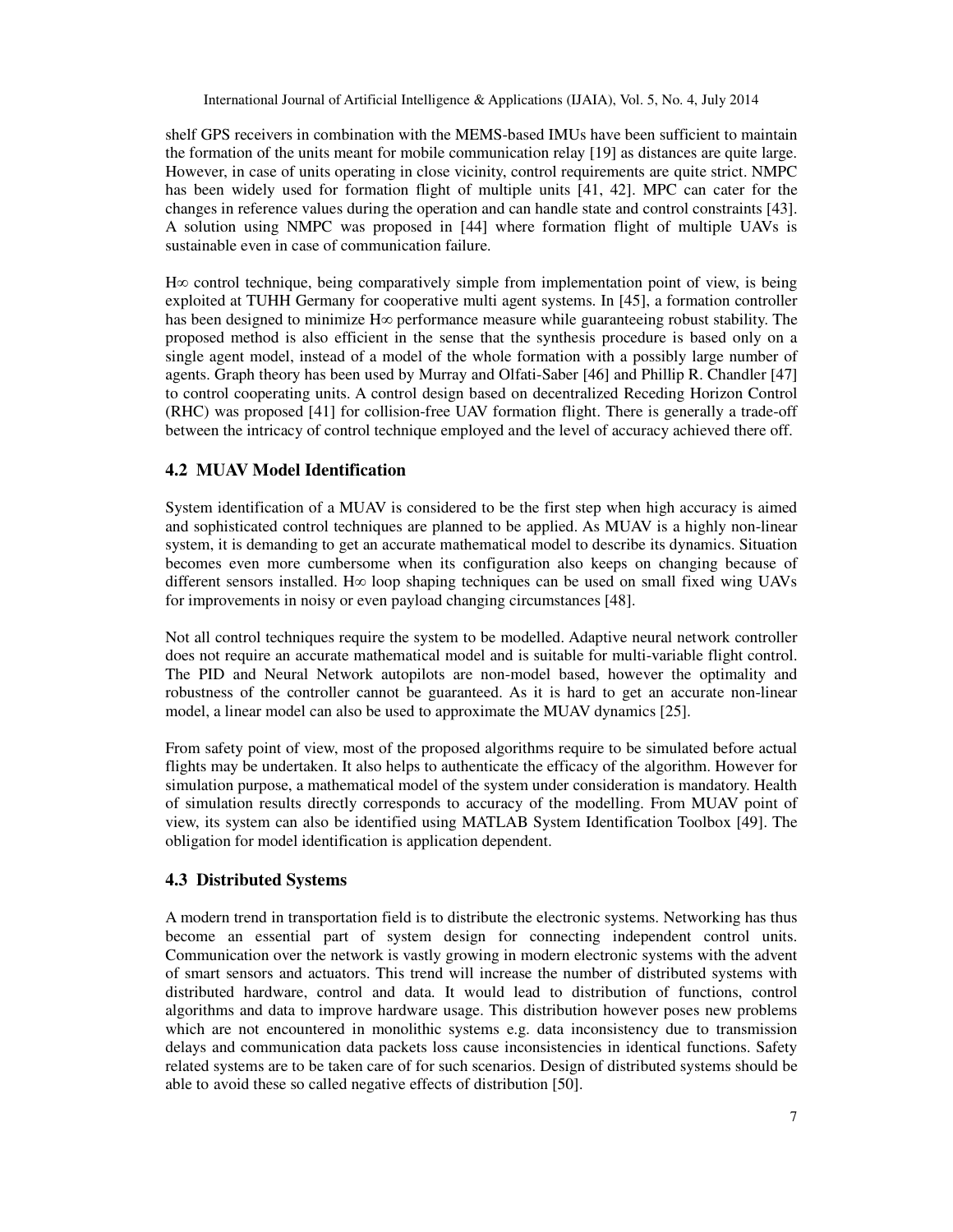#### **4.4 Necessary Information to Share**

A basic question to deal with cooperative flight is that what is the minimum information required to be shared among the units to effect cooperation and to coordinate actions? A flying object has 12 states in general; the position coordinates  $(x,y,z)$ ; velocity components  $(u,y,w)$  along the threeaxes; roll, pitch and yaw angles  $(\Phi, \theta, \Psi)$ ; and the angular rates  $(p,q,r)$  measured along the threeaxes [51]. Relative position, velocity and attitude are considered as the minimum variables to be determined for cooperative control. Redundant information sharing is to be avoided in order to reduce the burden on communication.

#### **4.5 Communication Requirements**

Formation flight control techniques require transmission of states of the leader to the follower that is dependent on some communication data link. The transmissions can be divided into three categories: vehicle telemetry data, commands for the vehicle, and coordination information between vehicles [2]. For applications like live video streaming to the ground station and carrier phase double-difference GPS data in real time, we need to have wide bandwidth communication requirements. For MUAVs, mostly Wi-Fi, blue-tooth [52] and XBee links have been used, each having their own merits and demerits in terms of range, data rate and power requirements. Communication packet loss may occur thereby producing errors in cooperative control of MUAVs and compromising the communication integrity.

An Orthogonal Frequency Division Multiplexing (OFDM) technique with adaptive resource allocation was used at Bleking Institute of Technology, Sweden for small UAV communication with the ground station and between UAVs [53]. [54] discusses the robust stability of multiple cooperative units under time-varying communication topologies and communication delays.

#### **4.6 Hardware**

Some of the open source quadcopter projects are ArduCopter, AeroQuad and MikroKopter etc. which may be customized as per the needs. Institute of Aerospace Information Technology, Würzburg has constructed its own quadcopter frame which is also being used for educational purpose to verify the control algorithms [55]. Institute of Aircraft Design Stuttgart, for example, is also designing and manufacturing its own UAVs. For computational purposes, mainly on-board computers, FPGAs, Gumstix and micro controllers have been used. Any on-board processor is required to process the data at a faster rate especially for those units operating in close vicinity.

#### **4.7 Software Tools**

MATLAB/ Simulink environment has been mostly used for simulation of MUAV models, and later hooked up with **C/C++** programming language (used predominantly for real time systems). MATLAB Real Time Workshop (RTW) can be used for automatic generation of **C** code directly from Simulink models. Similarly MATLAB Coder toolbox can also be used for generation of standalone **C** and **C++** code from MATLAB code. Some research groups are using Real time Operating System (RTOS) for quadcopters e.g.  $\mu$ C/OS-II<sup>TM</sup> [56], Tiptoe [57] and FreeRTOS [58]. Real-time On-board Dependable Operating System (RODOS) [59], developed by Deutsches Zentrum für Luft- und Raumfahrt (DLR) Germany and Institute of Information Technology Würzburg University, has been successfully applied on operational satellites and quadcopters. It is written in C++ and emphasis has been placed on simplicity. It has the potential to be utilized for the constellation of MUAVs. Selection of appropriate software depends on the application requirement.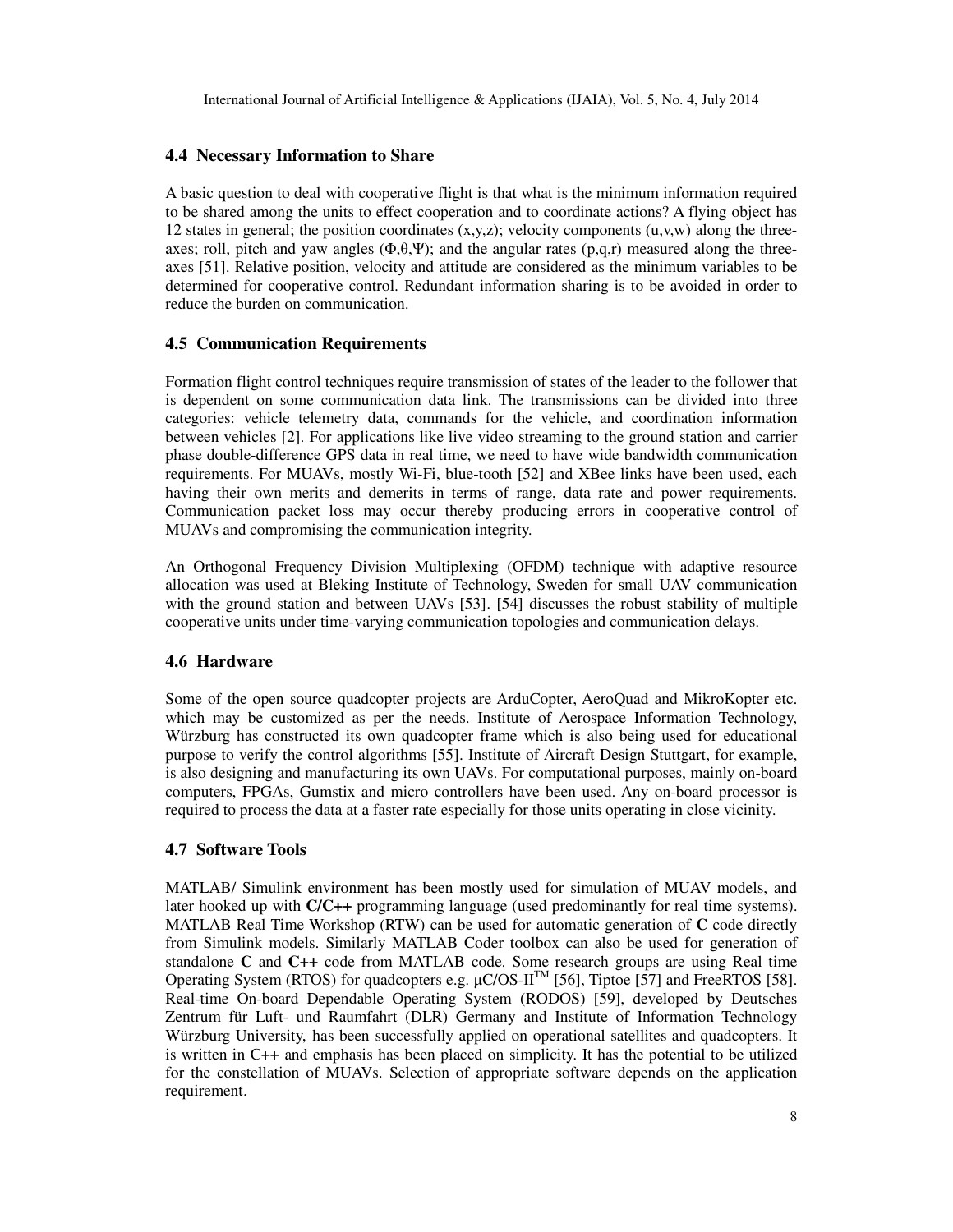**RTKLIB** [60] software is one of the most popular in the domain of open-source GNSS precise positioning and has been used extensively for low-cost GNSS receivers [61]. It is a compact and portable program library written in **C** to provide a standard platform for Real Time Kinematics (RTK) applications. It is capable not only for single positioning but also for DGPS, PPP and relative navigation etc. The software has good capabilities for real-time as well as post-mission analysis. It is a precise positioning technology, with which users can obtain cm-level accuracy of the position in real-time by processing carrier-phase measurements of GPS signals [62].

Accuracy of cooperative behaviour is based on the control technique selected and the sensors used. Implementation of effective distributed control technique is also dependent on integrity of communication data.

## **5. STATE OF THE ART**

Today small quadcopters are able to perform basic construction while assembling the parts. MUAVS can perform aggressive manoeuvres requiring very high precision. Quadcopters can even play the musical instruments in a coordinated fashion. They can grasp and transport the load using multiple units operating in harmony [17]. An indoor formation flying of 20 micro quadcopters performing coordinated actions has already been materialized. ETH Zurich exhibits state of the art coordination of MUAVs like cooperative construction, inverted pendulum balancing and ball juggling with a net utilizing multiple MUAVs. The Institute has also designed a 'Distributed Flight Array', a flying platform consisting of multiple autonomous single propeller vehicles that are able to drive, dock with their peers, and fly in a coordinated fashion. But all those systems rely on a high accurate external positioning system like optical tracking.

Traditional quadcopters have fixed-pitch propellers that can generate the thrust only in one direction. Variable pitch quadcopters have been designed capable of accelerating and decelerating at a very fast rate and flight demonstrated for inverted flight and aggressive manoeuvres [63]. Such platforms have higher control bandwidth. Quadcopters have tremendous potential for their growth keeping in view their future applications. Miniaturization of these vehicles will still open new vistas for many other applications.

## **5.1 Areas Requiring Attention**

In case of MUAVs, we are to restrict ourselves to the sensors and hardware which have small volume, weight and power consumption. Real time on-board voluminous data processing is mandatory as may be required in case of PMD camera that necessitates the need of more powerful on-board processors. There is still a lot of room for improvement in the domain of more sophisticated algorithms for distributed task allocation and autonomous decision making by the agents keeping in view the computational intensity. Limited bandwidth of communication data link is another limitation that poses new challenges for real-time implementation of some techniques like GPS carrier-phase double-difference and live video streaming from MUAV. Robust algorithms are required to cater for communication packets loss.

Autonomy is still a challenging field of research, when it comes to substitute external positioning systems with on-board sensors, which suffer from low accuracy because of limited resources in size, weight, power, battery capacity and processing. But these problems are unavoidable when a MUAV needs to fly autonomously in unknown, GPS-denied and adverse (e.g. smoke) environments. This is an up to date field of research, as MUAVs are being designed to help fire fighters inside burning buildings. Docking for air refuelling for autonomous UAVs is still an open topic for future research. MUAVs potential for agriculture applications may be quite interesting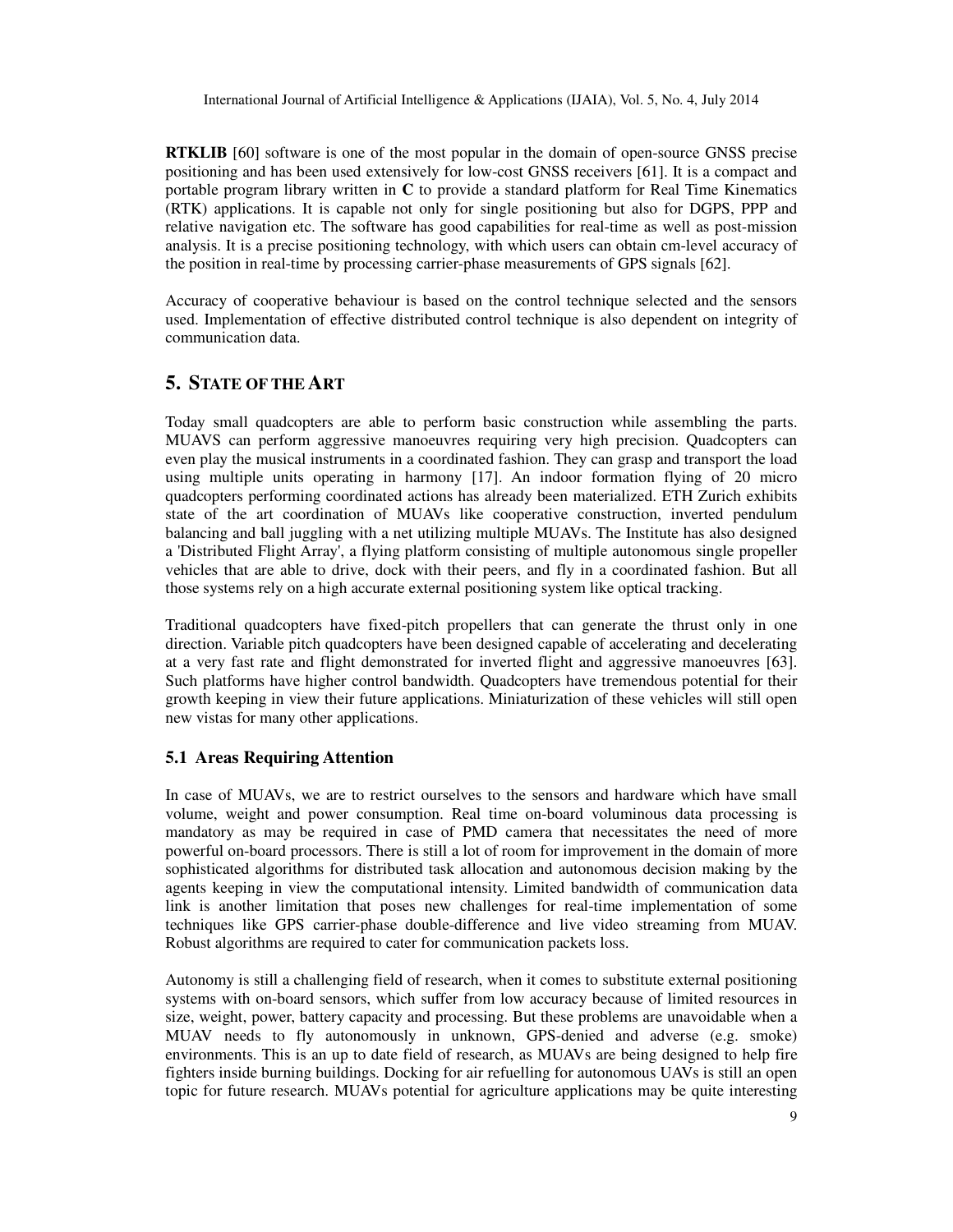for agricultural sectors e.g. spraying the insecticides to prevent the humans from toxicity.

Endurance of MUAV is limited by the life of battery so these can operate within a short distance from the launching point. Some alternatives to extend the mission duration have been suggested like automated battery changing/ charging capability for autonomous UAV beyond the life of a single UAV battery [64]. Batteries with extended life will open the door for many other useful applications. Exploitation of solar energy [65] to enhance the MUAV endurance may also be investigated.

As it is quite laborious to model all the dynamics of VTOLS flying in close formation, adaptive and robust control techniques may be explored to their full potential to cater for such scenarios. These control techniques may also be quite valuable to control swarm behaviour. Collision avoidance for a swarm of MUAVs is still an area that requires attention. In this context, velocity matching and flock joining algorithms may be improved. Fault tolerant control methods may further increase the integrity and reliability of MUAVs. Convertible MUAVs can be another interesting area for researchers thereby combining the merits of fixed wings as well as VTOLs. New air vehicle structures may be proposed and developed for this purpose. Flapping wing MUAVs while exploiting synthetic muscles is another domain of research to mimic the birds and to perform novel manoeuvres. Multi-discipline research may also be undertaken to develop biological-inspired systems while learning from nature e.g. optic flow vision of flying insects. Low Reynolds number aerodynamics for small fixed wing airplanes also needs to be focussed.

## **6. CONCLUSIONS**

MUAVs have already replaced manned aircraft in many fields and are even capable to perform novel assignments which cannot be performed by manned platforms. Utilization of MUAVs is expected to rise steadily particularly for remote sensing missions while exploiting emerging technologies. Their utilization is foreseen ranging from emergency situations handling e.g. fire fighting, volcanoes monitoring etc. to routine tasks like postal and parcel services, film shooting, patrolling and wild life survey etc. Incorporation of a robotic arm to a MUAV will enhance their applications to further extent. Unmanned is therefore unmatched. There is still a lot to explore for this fascinating field. It definitely has the potential to serve the humanity in an even better and advanced fashion.

## **ACKNOWLEDGEMENTS**

This publication was funded by the German Research Foundation (DFG) and the University of Wuerzburg in the funding programme Open Access Publishing.

Scholarship to Qasim Ali for this research was financed by Higher Education Commission (HEC) of Pakistan and administered by Deutscher Akademischer Austausch Dienst (DAAD) Germany. The author would like to thank Dr. Zeeshan Ahmed (University of Wuerzburg, Germany) for initial review and stylistic corrections to this paper.

## **REFERENCES**

- [1] Shima, Tal, and Steven J. Rasmussen, eds. "UAV cooperative decision and control: challenges and practical approaches." Vol. 18. SIAM, 2009.
- [2] Beard, Randal W., et al. "Decentralized cooperative aerial surveillance using fixed-wing miniature UAVs." Proceedings of the IEEE 94.7 (2006): 1306-1324.
- [3] Kumar, Vijay, and Nathan Michael. "Opportunities and challenges with autonomous micro aerial vehicles." The International Journal of Robotics Research 31.11 (2012): 1279-1291.
- [4] Flores, Gerardo, and Rogelio Lozano. "Transition flight control of the quad-tilting rotor convertible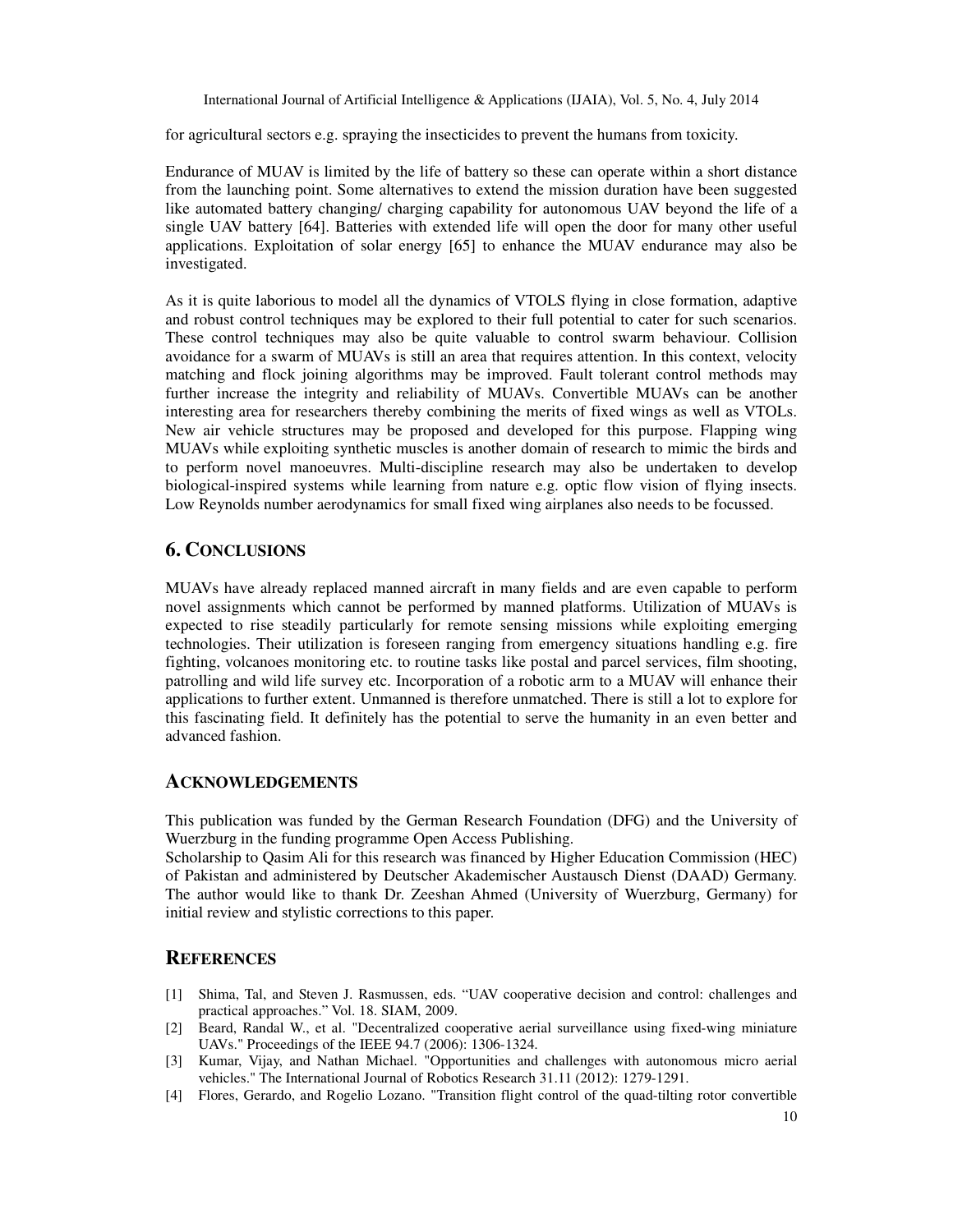MAV." Unmanned Aircraft Systems (ICUAS), 2013 International Conference IEEE.

- [5] Chao, Zhou, et al. "UAV formation flight based on nonlinear model predictive control." Mathematical Problems in Engineering (2012).
- [6] Ren, Wei, Randal W. Beard, and Timothy W. McLain. "Coordination variables and consensus building in multiple vehicle systems." Cooperative Control. Springer Berlin Heidelberg, 2005. 171-188.
- [7] Seo, Joongbo, Chaeik Ahn, and Youdan Kim. "Controller design for UAV formation flight using consensus based decentralized approach." Proceedings of AIAA Infotech@ Aerospace Conference, AIAA Press. 2009.
- [8] Wagner, Geno, et al. "Flight test results of close formation flight for fuel savings." AIAA Atmospheric Flight Mechanics Conference and Exhibit. 2002.
- [9] Ardaens, J. S., and S. D'Amico. "Formation flying testbed." DLR-GSOC TN (2009): 09-01.
- [10] How, Jonathan, Ellis King, and Yoshiaki Kuwata. "Flight demonstrations of cooperative control for UAV teams." AIAA 3rd unmanned unlimited technical conference, workshop and exhibit. 2004.
- [11] Park, Chan-Woo. "Precise relative navigation using augmented CDGPS." Diss. Stanford University, 2001.
- [12] Park, Sanghyuk. "Avionics and control system development for mid-air rendezvous of two unmanned aerial vehicles." Diss. Massachusetts Institute of Technology, 2004.
- [13] Hexmoor, Henry, Shahram Rahimi, and Jody T. Little. "Coordinated UAV manoeuvring flight formation." Informatica (03505596) 33.3 (2009).
- [14] Ross, Steven M. "Formation flight control for aerial refueling." No. AFIT/GAE/ENY/06-M35. Air Force Inst of Tech Wright-Patterson AFB OH School of engineering and Management, 2006.
- [15] Sreenath, Koushil, Taeyoung Lee, and Vijay Kumar. "Geometric control and differential flatness of a quadrotor UAV with a cable-suspended load." IEEE Conference on Decision and Control (CDC) 2013.
- [16] Michael, Nathan, et al. "The GRASP multiple micro-UAV testbed." Robotics & Automation Magazine, IEEE 17.3 (2010): 56-65.
- [17] Mellinger, Daniel, et al. "Cooperative grasping and transport using multiple quadrotors." Distributed autonomous robotic systems. Springer Berlin Heidelberg, 2013. 545-558.
- [18] Parunak, H. Van Dyke, Sven Brueckner, and James J. Odell. "Swarming coordination of multiple UAV's for collaborative sensing." Proceedings of Second AIAA "Unmanned Unlimited" Systems, Technologies, and Operations Conference. 2003.
- [19] Angermann, Michael, Martin Frassl, and Michael Lichtenstern. "Autonomous formation flying of micro aerial vehicles for communication relay chains." San Diego, CA (2011).
- [20] Muller, Mark, Sergei Lupashin, and Raffaello D'Andrea. "Quadrocopter ball juggling." Intelligent Robots and Systems (IROS), 2011 IEEE/RSJ International Conference on. IEEE, 2011.
- [21] Gageik, Nils, Thilo Müller, and Sergio Montenegro. "Obstacle detection and collision avoidance using ultrasonic distance sensors for an autonomous quadrocopter." University Of Würzburg, Aerospace Information Technology (Germany), Würzburg September (2012).
- [22] Moses, Allistair, Matthew J. Rutherford, and Kimon P. Valavanis. "Radar-based detection and identification for miniature air vehicles." Control Applications (CCA), 2011 IEEE International Conference on. IEEE, 2011.
- [23] Moyano Cano, Javier. "Quadrotor UAV for wind profile characterization." (2013).
- [24] Gageik, Nils, Julian Rothe, and Sergio Montenegro. "Data fusion principles for height control and autonomous landing of a quadrocopter." (2012).
- [25] Chao, HaiYang, YongCan Cao, and YangQuan Chen. "Autopilots for small unmanned aerial vehicles: a survey." International Journal of Control, Automation and Systems 8.1 (2010): 36-44.
- [26] Vaillon, L., et al. "Attitude determination using GPS: Multipath reduction through GPS antenna design." Spacecraft Guidance, Navigation and Control Systems. Vol. 425. 2000.
- [27] Lightsey, E. Glenn, and Jared Madsen. "Three-axis attitude determination using global positioning system signal strength measurements." Journal of guidance, control, and dynamics 26.2 (2003): 304- 310.
- [28] Li, Rui, et al. "Simulation platform for relative navigation using GPS carrier phase measurements for satellite formation flying missions." IGNSS Symposium 2011.
- [29] Olsen, Eric A., Chan-Woo Park, and Jonathan P. How. "3D formation flight using differential carrierphase GPS sensors." Navigation 46.1 (1999): 35-48.
- [30] Zhang, Wen, Mounir Ghogho, and L. Enrique Aguado. "GPS short-distance baseline estimation from RINEX files under MATLAB environment." Proc. of the 13th IAIN World Congress and Exhibition. 2009.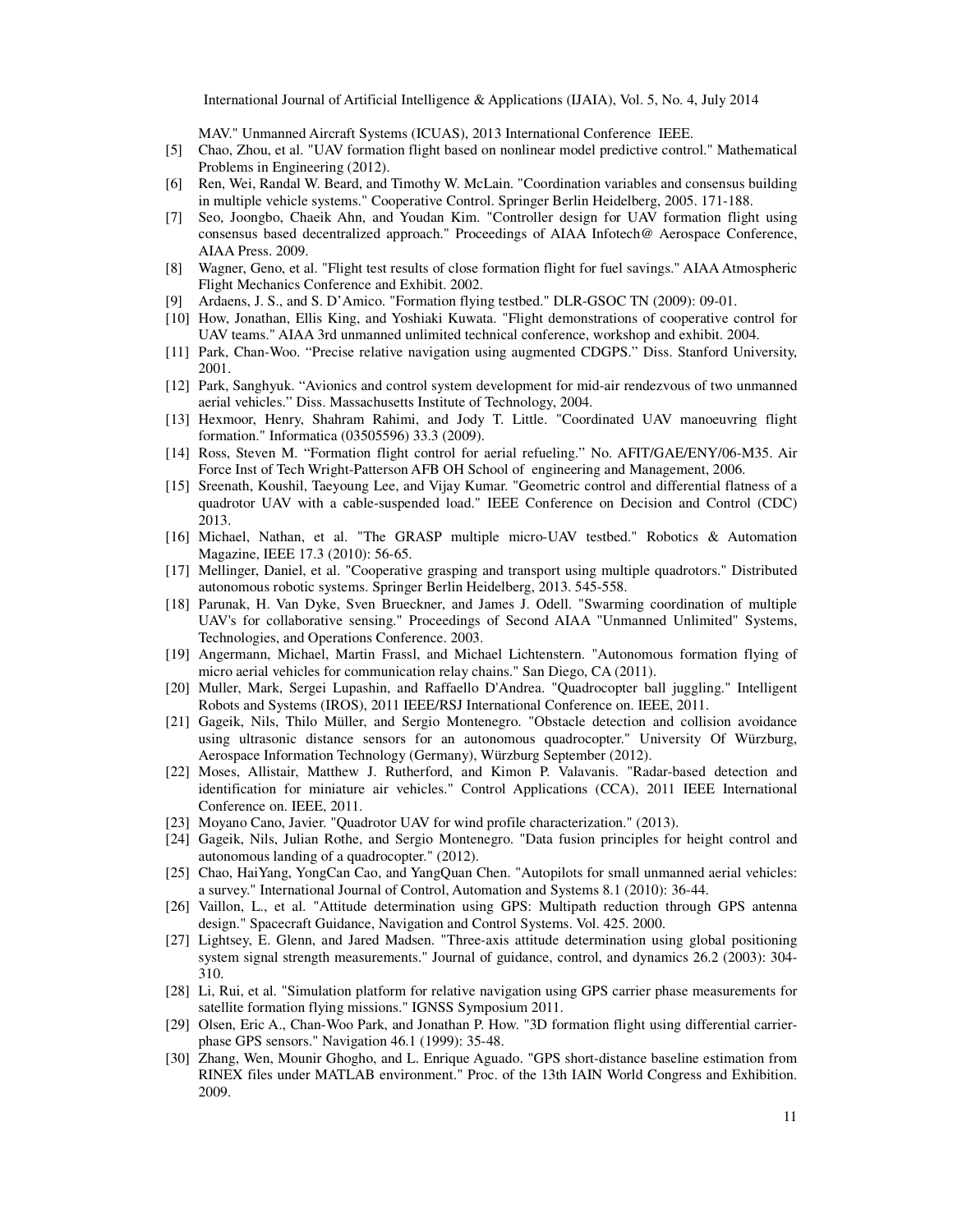- [31] Potere, David. "Horizontal positional accuracy of Google Earth's high-resolution imagery archive." Sensors 8.12 (2008): 7973-7981.
- [32] Olsen, Eric Alan, and Jonathan P. Adviser-How. "GPS sensing for formation flying vehicles." Stanford University, 2000.
- [33] European Space Agency (ESA). Precise Point Positioning (PPP), February 2012, http://www.navipedia.net/index.php/PPP.
- [34] European Space Agency (ESA). EGNOS, February 2012, http://www.navipedia.net/index.php/EGNOS Performances.
- [35] u-blox, http://www.u-blox.com/en/gps-modules/pvt-modules.html
- [36] Wang, Jinling, et al. "Integration of GPS/INS/Vision sensors to navigate unmanned aerial vehicles." International Society for Photogrammetry and Remote Sensing (ISPRS) Congress. 2008.
- [37] Tobe'Corazzini, Andrew Robertson, et al. "GPS sensing for spacecraft formation flying." (1997).
- [38] Schwarte, R., et al. "New powerful sensory tool in automotive safety systems based on PMDtechnology." Advanced Microsystems for Automotive Applications 2000. Springer Berlin Heidelberg, 2000. 181-203.
- [39] Argentim, Lucas M., et al. "PID, LQR and LQR-PID on a quadcopter platform." Informatics, Electronics & Vision (ICIEV), 2013 International Conference on IEEE, 2013.
- [40] Richards, Arthur, and Jonathan How. "Decentralized model predictive control of cooperating UAVs." Decision and Control, 2004. CDC. 43rd IEEE Conference on. Vol. 4. IEEE, 2004.
- [41] Borrelli, Francesco, Tamás Keviczky, and Gary J. Balas. "Collision-free UAV formation flight using decentralized optimization and invariant sets." Decision and Control, 2004. CDC. 43rd IEEE Conference on. Vol. 1. IEEE, 2004.
- [42] Chao, Zhou, et al. "UAV formation flight based on nonlinear model predictive control." Mathematical Problems in Engineering (2012).
- [43] Wang, Xiaohua, Vivek Yadav, and S. N. Balakrishnan. "Cooperative UAV formation flying with obstacle/collision avoidance." Control Systems Technology, IEEE Transactions on 15.4 (2007): 672- 679.
- [44] Shin, Hyo-Sang, Min-Jea Thak, and Hyoun-Jin Kim. "Nonlinear model predictive control for multiple UAVs formation using passive sensing." International Journal of Aeronautical and Space Sciences 12.1 (2011): 16-23.
- [45] Pilz, U.; Werner, H., "An H∞/ℓ1 approach to cooperative control of multi-agent systems," Decision and Control (CDC), 2012, pp.5930 - 5935, 10-13 Dec. 2012 DOI: 10.1109/CDC.2012.6426879
- [46] Olfati-Saber, Reza, and Richard M. Murray. "Consensus problems in networks of agents with switching topology and time-delays." Automatic Control, IEEE Transactions on 49.9 (2004): 1520- 1533.
- [47] Chandler, Phillip R., et al. "Complexity in UAV cooperative control." American Control Conference, 2002. Proceedings of the 2002. Vol. 3. IEEE, 2002.
- [48] Sadraey, M., and R. Colgren. "Two DOF robust nonlinear autopilot design for a small UAV using a combination of dynamic inversion and H∞ loop shaping." AIAA Guidance Navigation and Control Conference. Vol. 2. 2005.
- [49] Lehnert, Christopher, and Peter Corke. "µAV-Design and implementation of an open source micro quadrotor." Proceedings of Australasian Conference on Robotics and Automation, 2-4 Dec 2013, University of New South Wales, Sydney Australia
- [50] Kiencke, Uwe, et al. "The impact of automatic control on recent developments in transportation and vehicle systems." Annual reviews in control 30.1 (2006): 81-89.
- [51] Stevens, Brian L., and Frank L. Lewis. "Aircraft control and simulation." Vol. 2. New York: Wiley, 2003.
- [52] Gageik, Nils, Michael Strohmeier, and Sergio Montenegro. "Waypoint flight parameter comparison of an autonomous UAV." International Journal of Artificial Intelligence & Applications 4.3 (2013).
- [53] Mahmood, Shahid. "Unmanned Aerial Vehicle (UAV) communications." (2007).
- [54] Popov, Andrey, and Herbert Werner. "Robust stability of a multi-agent system under arbitrary and time-varying communication topologies and communication delays." IEEE transactions on automatic control 57.9 (2012): 2343-2347.
- [55] Gageik, Nils, Atheel Redah, and Sergio Montenegro. "Avionics control systems for education and development." INTED 2012 Proceedings : 935-942.
- [56] Sababha, Belal H., Hong Chul Yang, and Osamah A. Rawashdeh. "An RTOS-based run-time reconfigurable avionics system for UAVs." AIAA Infotech@ Aerospace 2010.
- [57] Craciunas, S., et al. "The JAviator: A high-payload quadrotor UAV with high-level programming